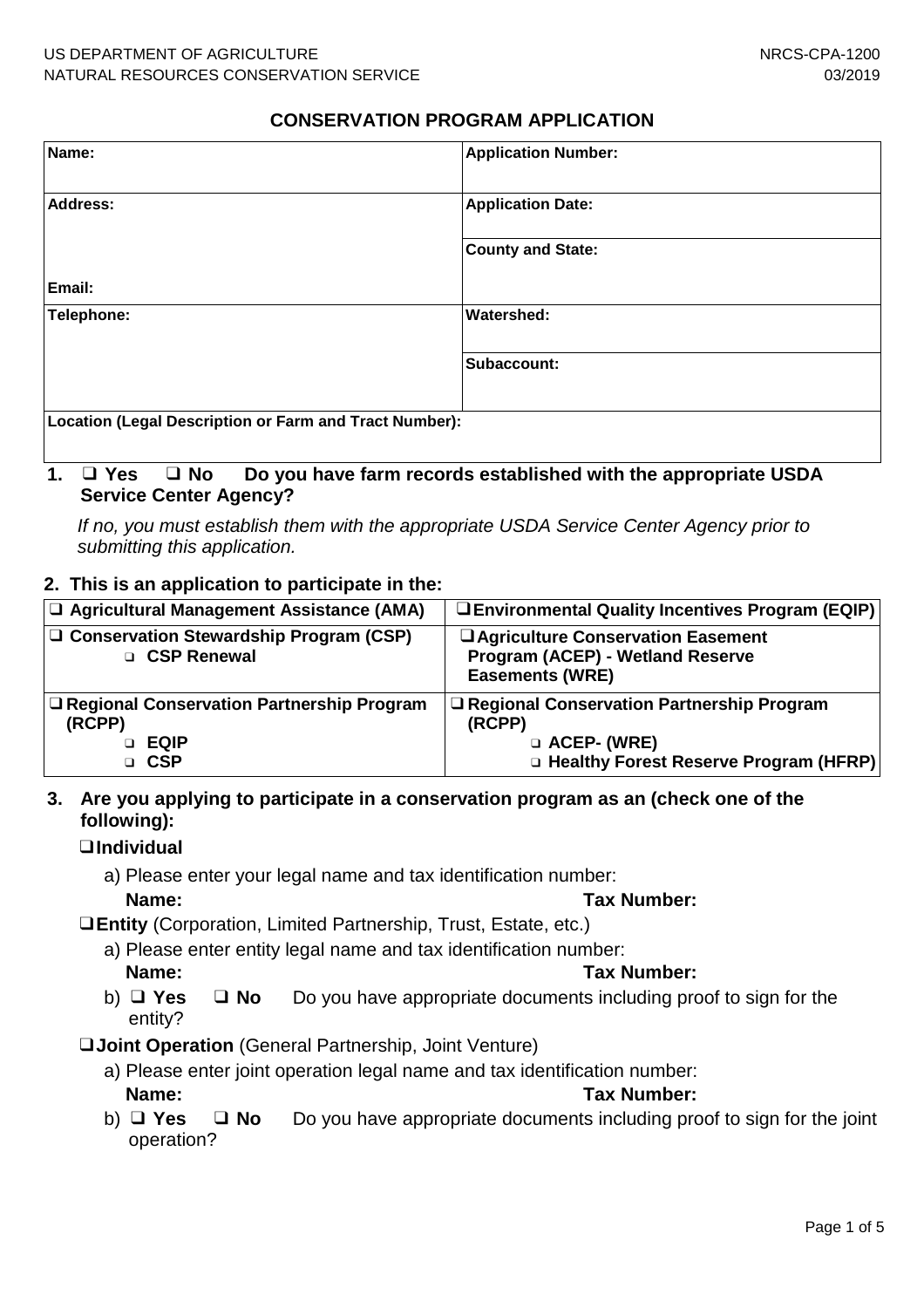**4. Is the land being offered for enrollment used for crop (including forest-related) or livestock production?**

- 
- ❑ **Crop Production Crop Type:** ❑ **Livestock Production Livestock Type:**
- **5. The land offered under this application is (check all that apply):**
	- ❑ **Private Land**
	- ❑ **Public Land (Federal, State, or Local Government)**
	- ❑ **Tribal, Allotted, Ceded or Indian Land**
- **6. You certify that Certification of control of the land offered under the application is evidenced by:**
	- ❑ **Deed or other evidence of land ownership (required for all ACEP-WRE applications)**
	- ❑ **Written lease agreement**
		- Years of control are through
	- ❑ **Other agreement or legal conveyance (describe):** Years of control are through
- **7.** ❑ **Yes** ❑ **No Is the land offered under this application enrolled in any other conservation program?**
- **8. Do you meet the criteria for any of the following categories? (mark all that apply)**
	- ❑ **Limited Resource Farmer or Rancher**
	- ❑ **Beginning Farmer or Rancher**
	- ❑ **Socially Disadvantaged Farmer or Rancher**
	- ❑ **Veteran Farmer or Rancher**
	- ❑ **Not Applicable**

*If you wish to apply in any of these categories, you must meet the self-certification requirements. Definitions are provided below. For more information please go to this website: <https://lrftool.sc.egov.usda.gov/>*

**Limited Resource Farmer or Rancher** – The term "Limited Resource Farmer or Rancher" means a participant:

• With direct or indirect gross farm sales not more than the current indexed value in each of the previous two years, and

• Who has a total household income at or below the national poverty level for a family of four, or less than 50 percent of county median household income in each of the previous two years.

A legal entity or joint operation can be a Limited Resource Farmer or Rancher only if all individual members independently qualify. A Self-Determination Tool is available to the public and may be completed on-line or printed and completed hardcopy at:<https://lrftool.sc.egov.usda.gov/>

# **Beginning Farmer or Rancher**– The term "Beginning Farmer or Rancher" means a participant who:

• Has not operated a farm or ranch, or who has operated a farm or ranch for not more than 10 consecutive years. This requirement applies to all members of a legal entity, and who

• Will materially and substantially participate in the operation of the farm or ranch.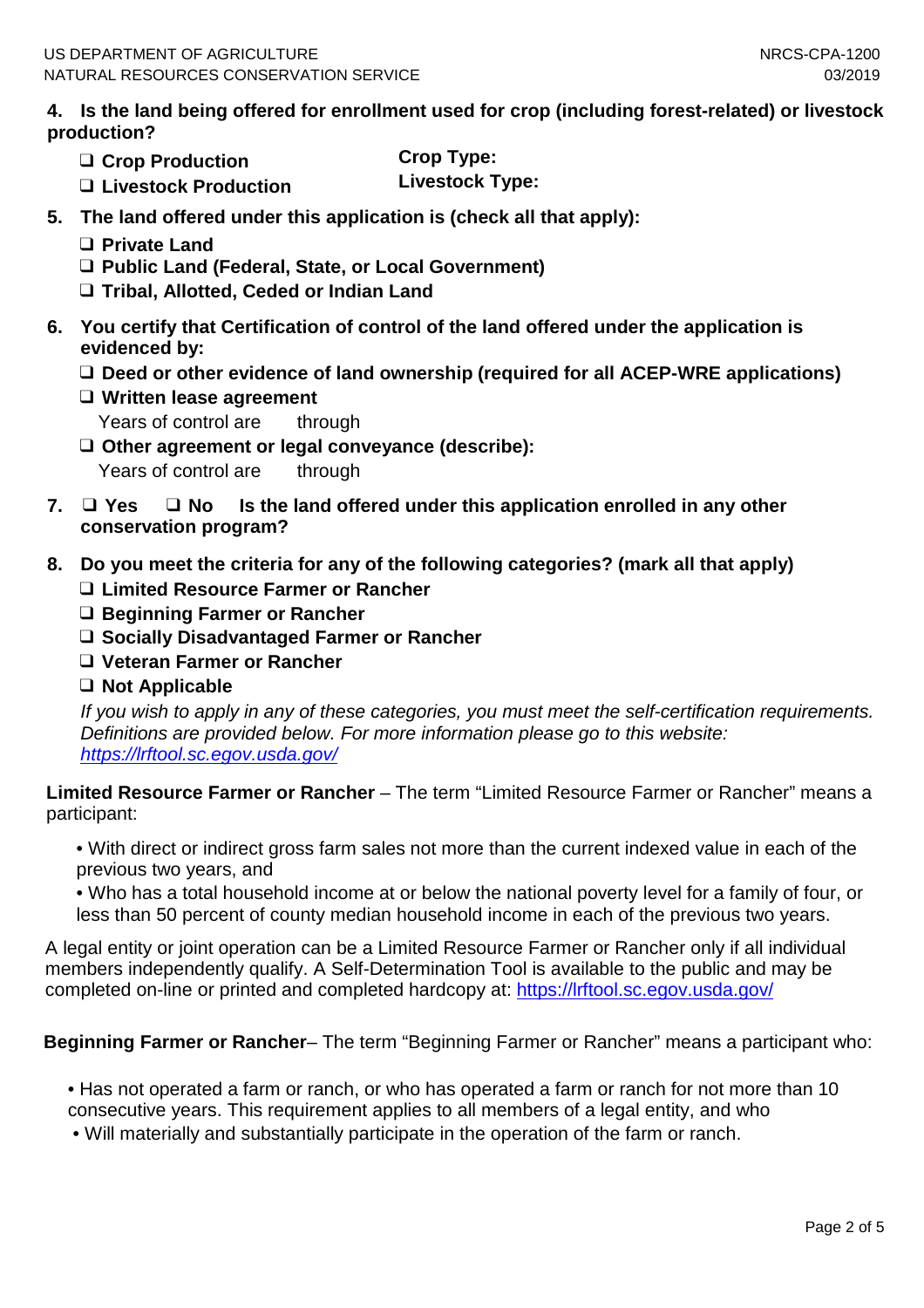In the case of a contract with an individual, individually or with the immediate family, material and substantial participation requires that the individual provide substantial day-to-day labor and management of the farm or ranch, consistent with the practices in the county or State where the farm is located.

In the case of a contract made with a legal entity, all members must materially and substantially participate in the operation of the farm or ranch. Material and substantial participation requires that the members provide some amount of the management, or labor and management necessary for day-to-day activities, such that if the members did not provide these inputs, operation of the farm or ranch would be seriously impaired.

**Socially Disadvantaged Farmer or Rancher**- The term "Socially Disadvantaged" means an individual or entity who is a member of a socially disadvantaged group. For an entity, at least 50 percent ownership in the farm business must be held by socially disadvantaged individuals. A socially disadvantaged group is a group whose members have been subject to racial or ethnic prejudice because of their identity as members of a group without regard to their individual qualities. These groups consist of the following:

- American Indians or Alaskan Natives
- Asians
- Blacks or African Americans
- Native Hawaiians or other Pacific Islanders
- Hispanics.

Note: Gender alone is not a covered group for the purposes of NRCS conservation programs. The term entities reflect a broad interpretation to include partnerships, couples, legal entities, etc.

**Veteran Farmer or Rancher**- The term "Veteran Farmer or Rancher" means a producer who served in the United States Army, Navy, Marine Corps, Air Force, or Coast Guard, including the reserve components thereof; was released from the service under conditions other than dishonorable; and--

- has not operated a farm or ranch, or has operated a farm or ranch for not more than 10 years; or
- who first obtained status as a veteran during the most recent 10-year period.

A legal entity or joint operation can be a Veteran Farmer or Rancher only if all individual members independently qualify.

**9. Is any of the land offered for enrollment under this application:**

- ❑ **Certified Organic by the National Organic Program (NOP)**
- ❑ **Transitioning to become Certified Organic by the NOP**
- ❑ **Exempt from Organic Certification as defined by the NOP**
- ❑ **Not Applicable**

*Certification in any of these categories is to assist with planning and will not automatically result in the application being considered in any initiatives made available for organic-related production. Applicants must specifically request to participate in an organic initiative. Note that the EQIP Organic Initiative has a lower payment limitation (\$140,000 over the period of fiscal years 2019-2023 per person or legal entity) than payments made to a person or legal entity under General EQIP.*